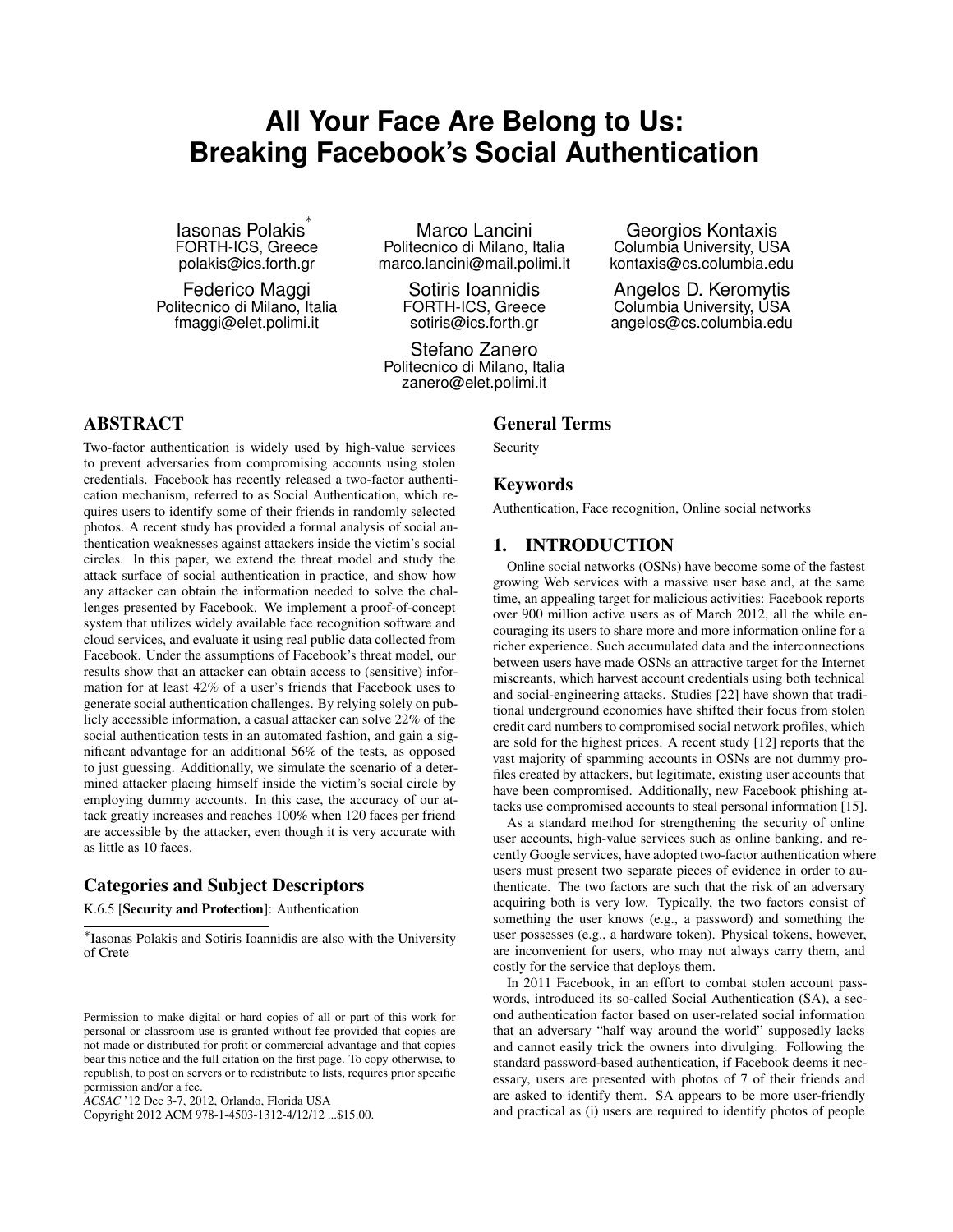they know and (ii) they are accustomed to tagging photos of their friends—thus implicitly providing the necessary labeled dataset for Facebook.

In this paper we identify the vulnerable nature of SA and empirically confirm a series of weaknesses that enable an adversary to carry out an effective automated attack against Facebook's SA. The key of SA is the knowledge a user has about his online social circle, whereas an attacker trying to log into the account with stolen credentials, lacks. Facebook acknowledges that its heuristics and threat model do not cover the case of friends and family (i.e., anyone inside a user's online social circle) hacking into one's account. The intuition behind our research is that any stranger who obtains a user's password can gain enough data to defeat the SA mechanism.

To this end, we initially conduct a series of experiments to validate our assumptions about the access that an adversary might have to such information. The core of this paper is the design and implementation of an automated, modular system that defeats Facebook's SA mechanism. The general principles of our approach allow it to be extended and applied to any photo-based SA system. Initially, during a preparatory reconnaissance phase we obtain a victim's list of friends and the photos accessible from his OSN profile. This includes crawling the publicly-accessible portion of the victim's social graph and (optionally) performing actions that bring us inside the restricted part of the social circle, such as issuing friendship requests to the victim's friends. We then process the collected photos using face detection and recognition software to build each friend's facial model. An attacker is highly unlikely to be familiar with the friends of a victim—at least under the threat model assumed by Facebook—and there lies the security of recognizing one's friends as a security mechanism. However, by acquiring accurate facial models of a victim's friends we are in possession of the key to solving SA challenges. When the SA test is triggered, we lookup the identity of the depicted friends and provide an answer.

At a first glance, it might seem that our attack only affects Facebook users that leave their friends list and published photos publicly accessible. According to Dey R. et al. [9] (2012), 47% percent of Facebook users leave their friends list accessible by default. However, an attacker can always attempt to befriend his victims, thus gaining access to their protected information. Such actions may achieve up to a 90% success rate [4, 5, 19, 24]. That way, the set of vulnerable users may reach 84% of the Facebook population. At the same time, our experiments show that 71% of Facebook users expose at least one publicly-accessible photo album. Similarly, an attacker has very good chances of getting access, through online friendship requests, to profiles with private photo albums. Moreover, even if user A's photos are protected from public view and A does not accept friend requests from unknown people, user B might have a photo of A in which A is tagged (i.e., their face framed and labeled with his real name and Facebook ID). If user B has their photos public, A's tags are implicitly exposed to crawling. Overall, dynamics of OSNs such as Facebook, make it very hard for users to control their data [18,23] and thereby increase the attack surface of threats against SA. We show that anyone can gain access to crucial information for at least 42% of the tagged friends used to build SA challenges that will protect a user's profile.

Under such minimal attack-surface assumptions we manually verify that our implemented SA breaker, powered by a face recognition module, solves 22% of the real SA tests presented by Facebook (28 out of 127 tests), in less than 60 seconds for each test. Moreover, our attack gives a significant advantage to an attacker as it solves 70% of each test (5 out of 7 pages) for 56% of the remainder tests (71 out of 99 tests). Note that we obtain this accuracy in real-world conditions by relying solely on publicly-available information, which anyone can access: We do not send friendship requests to the victims or their friends to gain access to more photos. Furthermore, our simulations demonstrate that within a maximized attack surface (i.e., if a victim, or one of his friends, accepts befriend requests from an attacker, which happens in up to 90% of the cases), the success rate of our attack increases to 100%, with as little as 120 faces per victim for training, and takes about 100 seconds per test.

A recent study [17], provided a formal analysis of the social authentication weaknesses against attacker within the victim's social circle. We expand the threat model and demonstrate in practice that any attacker, inside and outside the victim's social circle, can carry out automated attacks against the SA mechanism in an efficient manner. Therefore we argue that Facebook should reconsider its threat model and re-evaluate this security mechanism.

In summary, the key contributions of this work are the following:

- *•* We systematize and expand previous work, which pointed out (i) the feasibility of recognizing people's faces using Facebook photos, and (ii) the theoretical issues with face-based SA. This systematization allows us to describe an attack that breaks Facebook's SA mechanism, while retaining the assumptions of their threat model.
- *•* We present our black-box security analysis of Facebook's SA mechanism and point out its weaknesses (and implementation flaws) when employed as the second factor of a twofactor authentication scheme.
- *•* We design and implement an automated, modular system that leverages face detection and recognition to break Facebook's SA efficiently. We, thus, show the feasibility of such an attack in large-scale.
- *•* We show that publicly-available face recognition services offer a very accessible and precise alternative to building a custom face recognition system.
- We discuss how Facebook's SA scheme should be modified so that users can trust it as a second authentication factor.

# 2. SOCIAL AUTHENTICATION

We hereby describe the nature of Facebook's SA in terms of functionality and heuristics. We go beyond a general description and evaluate its behavior under real-world conditions. Facebook's SA was announced in January 2011 and, to the best of our knowledge, is the first instance of an authentication scheme based on the "who you know" rationale: A user's credentials are considered authentic only if the user can correctly identify his friends.

#### 2.1 How Social Authentication Works

After the standard, password-based authentication, the user is presented with a sequence of 7 pages featuring authentication challenges. As shown in Fig. 1, each challenge is comprised of 3 photos of an online friend; the names of 6 people from the user's social circle are listed and he has to select the one depicted. The user is allowed to fail in 2 challenges, or skip them, but must correctly identify the people in at least 5 to pass the SA test.

# 2.2 Requirements for Triggering

Based on our analysis, Facebook activates the SA only for the fraction of accounts that have enough friends with a sufficient amount of tagged photos that contain a human face.

Friend list. SA requires that the user to be protected has a reasonable number of friends. From our experiments we have concluded that, in the case of Facebook, a user must have at least 50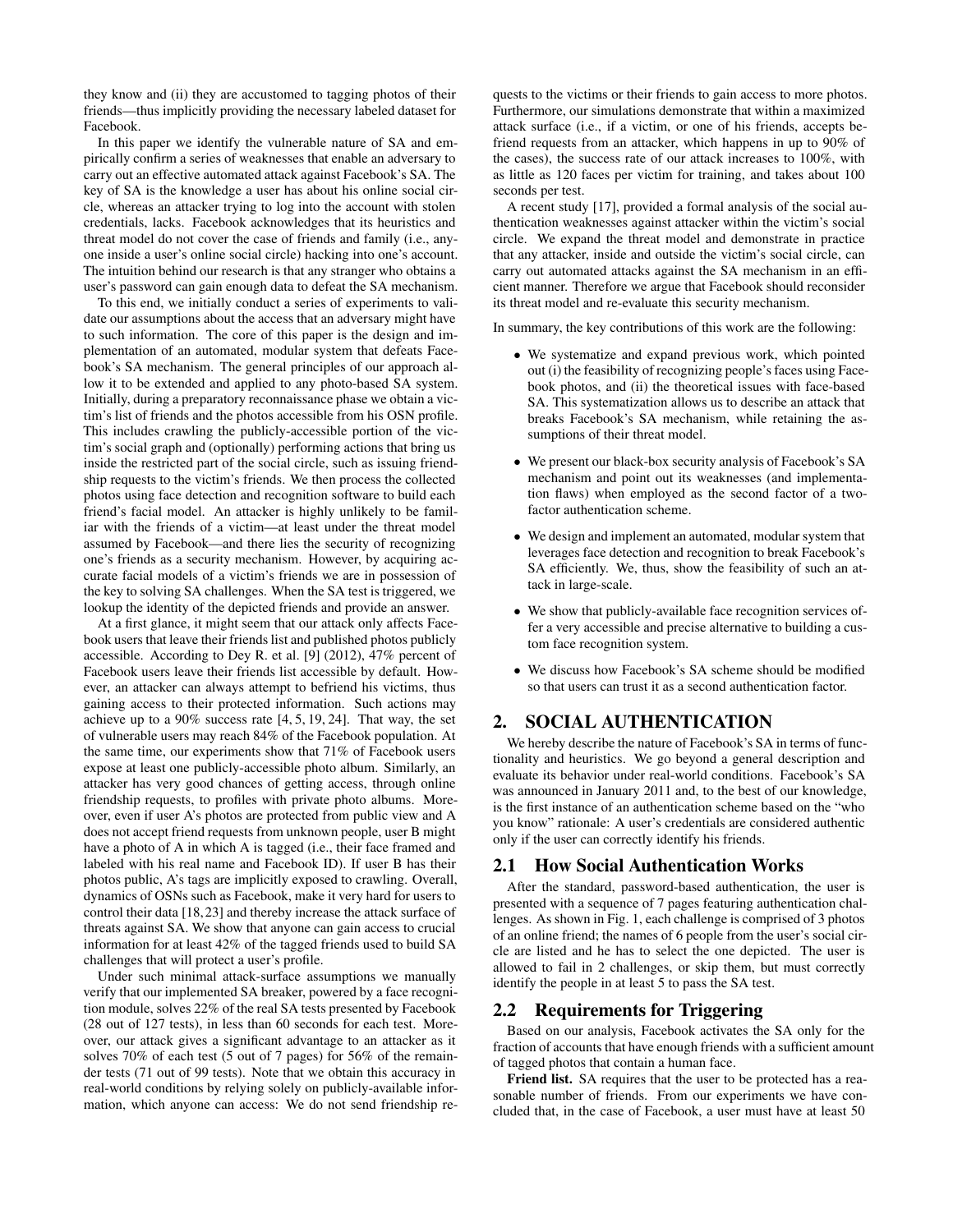

This appears to be Jason Polakis C ◯ Federico Maggi

Marco Lancini Georgios Kontaxis Sotiris loannidis Angelos Keromytis

Figure 1: Example screenshot of the user interface of a Facebook SA page. The screenshot is synthetic due to copyright reasons, but is an exact replica of a real-world Facebook SA page. Faces have been pixelated for privacy reasons.

friends. To obtain this information, we created 11 distinct dummy profiles and increased the number of friends of these accounts on a daily basis, until we managed to trigger the SA (detailed in §4.3).

Tagged photos. The user's friend must be tagged (placed in a labeled frame) in an adequate number of photos. Keep in mind that since these are user-submitted tags, Facebook's dataset can get easily tainted. People often erroneously tag funny objects as their friends or publish photos with many friends tagged, several of whom may not actually be present in the photo.

Faces. SA tests must be solvable by humans within the 5 minute (circa) time window enforced by Facebook. We argue that Facebook employs a face detection algorithm to filter the dataset of tagged people to select photos with tagged faces. From our manual inspection of 127 instances of real SA tests (2,667 photos), we have noticed that Facebook's selection process is quite precise, despite some inaccuracies that lead to SA tests where some photos contain no face. Overall, 84% of these 2,667 photos contained at least one human-recognizable face, and about 80% of them contained at least one face such that an advanced face detection software can discern—in this test, we used face.com . To validate our argument on the use of face detection filtering, we repeated the same manual inspection on a different set of 3,486 photos drawn at random from our dataset of 16,141,426 photos (detailed in §4.1). We then cropped these images around the tags; hence, we generated a SA dataset in the same manner that Facebook would if it naively relied only on people's tagging activity. Only 69% (*<* 84%) of these photos contain at least one recognizable human face, thus the baseline number of faces per tag is lower in general than in the photos found in the real SA tests. This confirms our hypothesis that Facebook employs filtering procedures to make sure each SA test page shows the face of the person in question in at least one photo.

Triggering. Facebook triggers the SA when it detects a suspicious login attempt, according to a set of heuristics. Our experiments reveal that this happens when (i) the user logs in from a different geographical location, or (ii) uses a new device (e.g., computer or smartphone) for the first time to access his account.

## 2.3 Advantages and Shortcomings

The major difference from the traditional two-factor authentication mechanisms (e.g., confirmation codes sent via text message or OTP tokens) is that Facebook's SA is less cumbersome, especially because users have grown accustomed to tagging friends in photos. However, as presented recently by Kim et al. [17], designing a usable yet secure SA scheme is difficult in tightly-connected social graphs, not necessarily small in size, such as university networks.

Our evaluation suggests that SA carries additional implementation drawbacks. First of all, the number of friends can influence the applicability and the usability of SA. In particular, users with many friends may find it difficult to identify them, especially when there are loose or no actual relationships with such friends. A typical case is a celebrity or a public figure. Even normal users, with 190 friends on average<sup>1</sup>, might be unable to identify photos of online contacts that they do not interact with regularly. Dunbar's number [11] suggests that humans can maintain a stable social relationship with at most 150 people. This limit indicates a potential obstacle in the usability of the current SA implementation, and should be taken into account in future designs.

Another parameter that influences the usability of SA is the number of photos that depict the actual user, or at least that contain objects that uniquely identify the particular user. As a matter of fact, feedback [15] from users clearly expresses their frustration when challenged by Facebook to identify inanimate objects that they or their friends have erroneously tagged for fun or as part of a contest which required them to do so.

Finally, in certain cases, Facebook currently presents users with the option to bypass the SA test by providing their date of birth. This constitutes a major flaw in their security mechanism. Obtaining the victim's date of birth is trivial for an adversary, as users may reveal this information on their Facebook profile.

#### 2.4 Threat Model and Known Attacks

Throughout this paper we refer to the people inside a user's online social circle as friends. Friends have access to information used by the SA mechanism. Tightly-connected social circles where a user's friends are also friends with each other are the worst scenarios for SA, as potentially any member has enough information to solve the SA for any other user in the circle. However, Facebook designed SA as a protection mechanism against strangers, who have access to none or very little information. Under this threat model, strangers are unlikely to be able to solve an SA test. We argue that any stranger can position himself inside the victim's social circle, thereby gaining the information necessary to defeat the SA mechanism. Kim et al. [17] suggest that the progress made by face-recognition techniques may enable automated attacks against photo-based authentication mechanisms. At the same time, Dantone et al. [8] have demonstrated that social relationships can also be used to improve the accuracy of face recognition. Moreover, Ac-

<sup>1</sup>https://www.facebook.com/notes/facebook-data-team/ anatomy-of-facebook/10150388519243859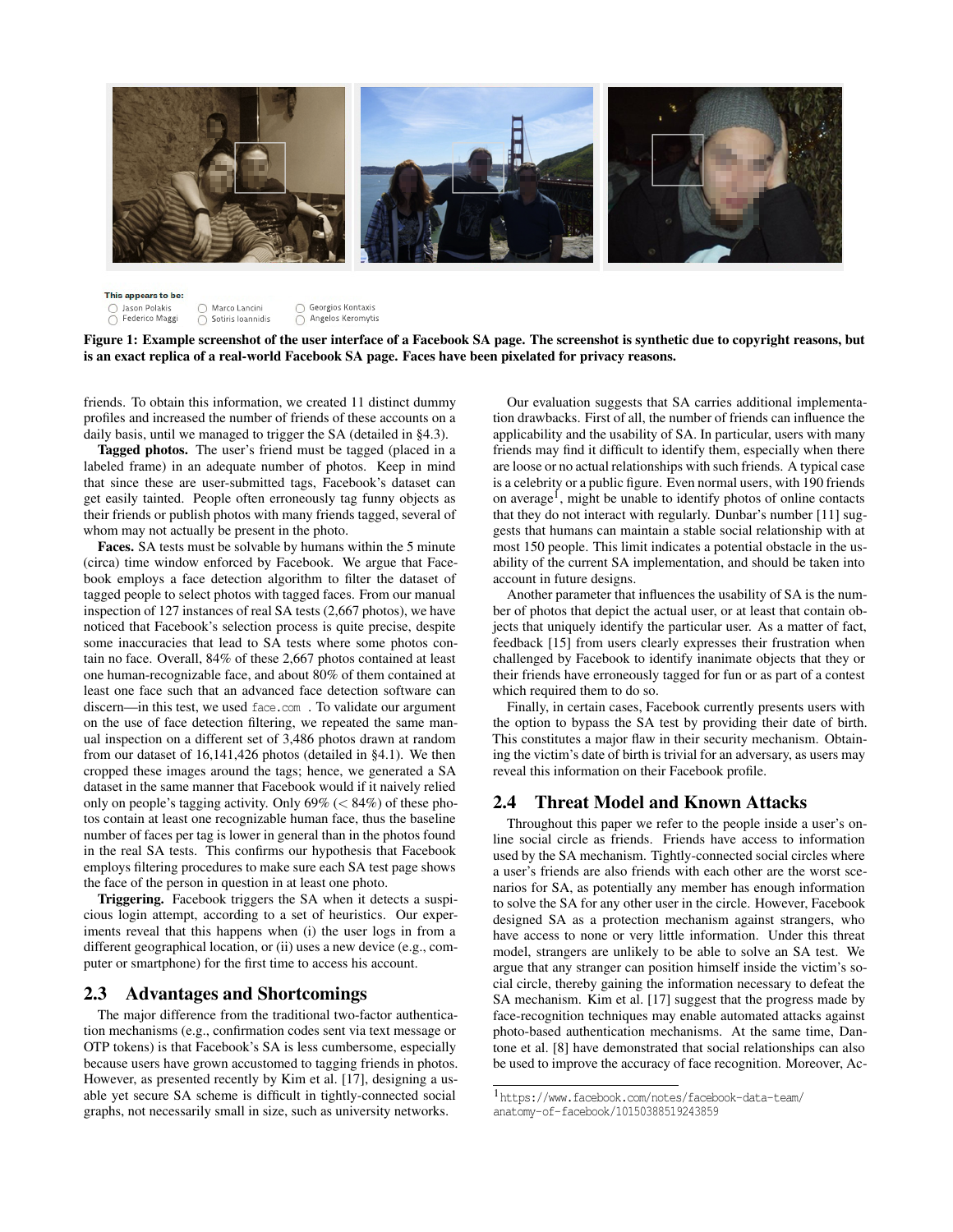quisti et al. [1] went beyond the previous approach and presented a system that can associate names to faces and, thus, de-anonymize a person solely by using a picture of his or her face. Although no scientific experimentation on real-world data has been made to measure the weakness of SA, these studies suggest that the faceto-name relation, which is the security key behind SA, may be exploited further to demonstrate that the scheme is insecure. Our intuition that attackers can overcome the limitations of Facebook's perceived threat model has been the motivation behind this paper.

## 2.5 Attack Surface Estimation

In our attack model, the attacker has compromised the user's credentials. This is not an unreasonable assumption; it is actually the reason behind the deployment of the SA. This can be accomplished in many ways (e.g., phishing, trojan horses, key logging, social engineering) depending on the adversary's skills and determination [10]. Statistically speaking, our initial investigation reveals that Facebook's current implementation results in 2 out of 3 photos of each SA page (84% of 3 is 2.523) with at least one face that a human can recognize. This makes SA tests solvable by humans. However, our investigation also reveals that about 80% of the photos found in SA tests contain at least one face that can be detected by face-detection software. This rationale makes us argue that an automated system can successfully pass the SA mechanism. To better understand the impact of our attack, we provide an empirical calculation of the probabilities of each phase of our attack. In other words, if an attacker has obtained the credentials of any Facebook user, what is the probability that he will be able to access the account? What is the probability if he also employs friend requests to access non-public information on profiles? To derive the portion of users susceptible to this threat, we built the attack tree of Fig. 2.

We distinguish between a casual and a determined attacker, where the former leverages publicly-accessible information from a victim's social graph whereas the latter actively attempts to gather additional private information through friendship requests.

Friends list. Initially, any attacker requires access to the victim's friends list. According to Dey et al. [9]  $P(F) = 47\%$  of the user's have their friends list public—as of March 2012. If that is not the case, a determined attacker can try to befriend his victim. Studies have shown [4, 5, 19, 24] that a very large fraction of users tends to accept friend requests and have reported percentages with a 60– 90% chance of succeeding (in our analysis we use 70%, lower than what the most recent studies report). Therefore, he has a combined 84% chance of success so far, versus 47% for the casual attacker.

Photos. Ideally the attacker gains access to all the photos of all the friends of a victim. Then with a probability of 1 he can solve any SA test. In reality, he is able to access only a subset of the photos from all or a subset of the friends of a victim. Our study of 236,752 Facebook users revealed that  $P(P) = 71\%$  of them exposed at least one public photo album. Again we assume that a determined attacker can try to befriend the friends of his victim to gain access to their private photos with a chance of  $P(B) \simeq 70\%$ to succeed, which is a conservative average compared to previous studies. At the end of this step, the determined attacker has on average at least one photo for 77% of the friends of his victim while a casual attacker has that for 33%. This is versus Facebook which has that for 100% of the friends with uploaded photos.

Tags. The next step is to extract labeled frames (tags) of people's faces from the above set of photos to compile *⟨*uid*,*face*⟩* tuples used by Facebook to generate SA tests and by the attacker to train facial models so as to respond to those tests. By analyzing 16*,*141*,*426 photos from out dataset, corresponding to the 33% of friends' photos for the casual attacker, we found that 17% of these photos contain tags (hence usable for generating SA tests), yet only

the 3% contain tags about the owner of the photo. This means that by crawling a profile and accessing its photos it is more likely to get tags of friends of that profile than of that profile itself. The astute reader notices that Facebook also has to focus on that 17% of photos containing tags to generate SA tests: Facebook will utilize the 17% containing tags of all the photos uploaded by a user's friends and therefore generate SA tests based on 100% of the friends for whom tags are available, whereas an attacker usually has access to less than that. In the extreme case, having access to a single friend who has tagged photos of all the other friends of the target user (e.g., he is the "photographer" of the group), the attacker will acquire at least one tag of each friend of the user and will be able to train a face recognition system for 100% of the subjects that might appear in an SA test. In practice, by collecting the tags from the photos in our dataset we were able to gather *⟨*uid*,*face*⟩* tuples for 42% of the people in the friend lists of the respective users. Therefore, assuming that all of a user's friends have tagged photos of them on Facebook, a casual attacker is able to acquire this sensitive information for 42% of the tagged friends used by Facebook to generate SA tests. As we show in §4.3, with only that amount of data, we manage to automatically solve 22% of the real SA tests presented to us by Facebook, and gain a significant advantage for an additional 56% with answers to more than half the parts of each test. We cannot calculate the corresponding percentage for the determined attacker without crawling private photos (we discuss the ethical reasons for this in §5). However, we simulate this scenario in §4.2 and find that we are able to pass the SA tests on average with as little as 10 faces per friend.

Faces. Finally, from the tagged photos, the attacker has to keep the photos that actually feature a human face and discard the rest we can safely hypothesize Facebook does the same, as discussed in §2.2. We found that 80% of the tagged photos in our dataset contain human faces that can be detected by face-detection software, and Facebook seems to follow the same practice; therefore, the advantage for either side is equal. Overall, our initial investigation reveals that up to 84% of Facebook users are exposed to the crawling of their friends and their photos. They are, thus, exposed to attacks against the information used to protect them through the SA mechanism. A casual attacker can access *⟨*uid*,*face*⟩* tuples of at least 42% of the tagged friends used to generate social authentication tests for a given user. Such information is considered sensitive, known only to the user and the user's circle, and its secrecy provides the strength to this mechanism.

#### 3. BREAKING SOCIAL AUTHENTICATION

Our approach applies to any photo-based SA mechanism and can be extended to cover other types of SA that rely on the proof of knowledge of "raw" information (e.g., biographies, activities, relationships and other information from the profiles of one's social circle). We focus on Facebook's SA, as it is the only widespread and publicly-available deployment of this type of social authentication. As detailed in §3.1, our attack consists of three preparation steps (steps 1-3), which the attacker runs offline, and one execution step (step 4), which the attacker runs in real-time when presented with the SA test. Fig. 3 presents an overview of our system's design.

## 3.1 Implementation Details

#### *3.1.1 Step 1: Crawling Friend List*

Given the victim's UID, a crawler module retrieves the UIDs and names of the victim's friends and inserts them in our database. As discussed in §2.5, casual attackers can access the friend list when this is publicly available (47% of the users), whereas determined attackers can reach about 84% of the friend lists by issuing befriend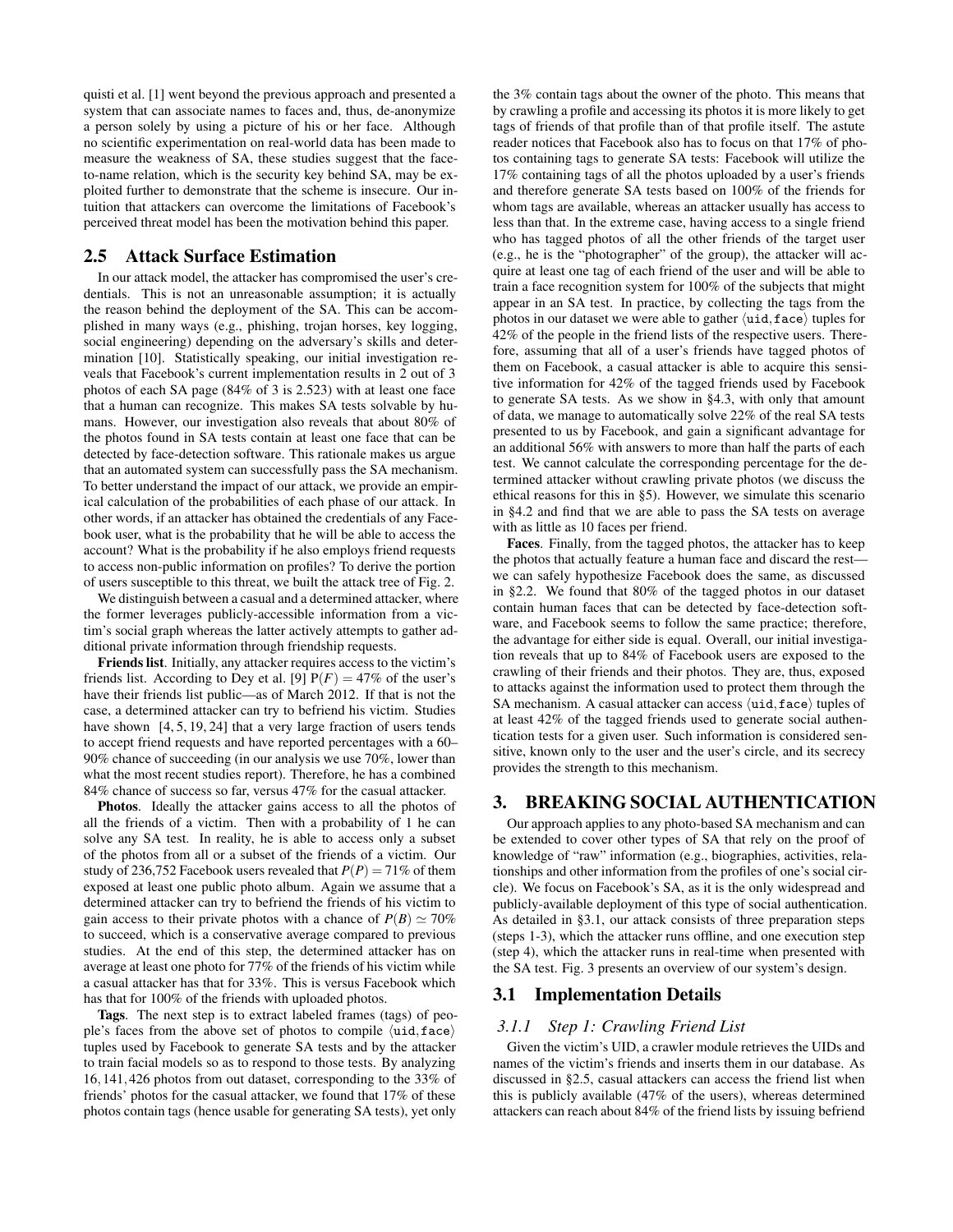

Figure 2: Attack tree to estimate the vulnerable Facebook population. Not all the branches are complete, as we consider only the events that are relevant to the case study.



Figure 3: Overview of our automated SA-breaking system. It operates in four steps. In Step 1 we retrieve the victim's friend list using his or her UID. Then, in Step 2 (optional), we send befriend requests, so that we have more photos to extract faces from and build face classifiers in Step 3. In Step 4, given a photo, we query the models to retrieve the corresponding UID and thus match a name to face.

requests. We implement the crawling procedures using Python's urllib HTTP library and regular expression matching to scrape Facebook pages and extract content. We store the retrieved data in a MongoDB database, a lightweight, distributed document-oriented storage suitable for large data collections, and keep the downloaded photos in its GridFS filesystem.

#### *3.1.2 Step 2: Issuing Friend Requests*

An attacker can use legitimate-looking, dummy profiles to send friendship requests to all of the victim's friends. As shown in Fig. 2, this step can expand the attack surface by increasing the reachable photos. We implement a procedure that issues befriend requests via the fake accounts we have created for our experimental evaluation (see §4.1). Even though we do not collect any private information or photos of these users for our experiments, we need an adequate number of friends in our accounts to be able to trigger the SA mechanism. We select users for our requests, based on the friends suggested by Facebook. Also, as shown by Irani et al. [14], to achieve a high ratio of accepted friend requests, we create profiles of attractive women and men with legitimate-looking  $photo<sup>2</sup>$  (i.e., avoiding the use of provocative or nudity photos). In addition, we inject some random profile activity (e.g., status messages, like activities). If Facebook triggers CAPTCHA challenges at some point, our system prompts a human operator to intervene. However, Bilge et al. [4] have demonstrated the use of automated systems against the CAPTCHA countermeasure. Moreover, to hinder spammers, Facebook limits the number of friend requests each profile is allowed to issue in a short period of time and enforces a "cooldown" period of two days on misbehavior. To overcome this obstacle and still have profiles with an adequate amount of friends, we spread our friend requests over a period of one week. We also noticed that for profiles that have education and employment information and send requests to people within these circles, Facebook enforces more relaxed thresholds and allowed us to send close to 100 requests in a single day. In addition, the method described by Irani et al. [14] allows to increase the number of friends passively as opposed to requesting friendships explicitly.

#### *3.1.3 Step 3: Photo Collection/Modeling*

Step 3.1: Photo collection We collect the URLs of all the photos contained in the albums of the target's friends using the same screen-scraping approach that we described in Step 3.1.1. We then feed the collected URLs into a simple module that does the actual download. This module stores in the database the metadata associated with each downloaded photo: URL, UID of the owner, tags and their coordinates (in pixels).

<sup>2</sup>We selected photos from a database of models.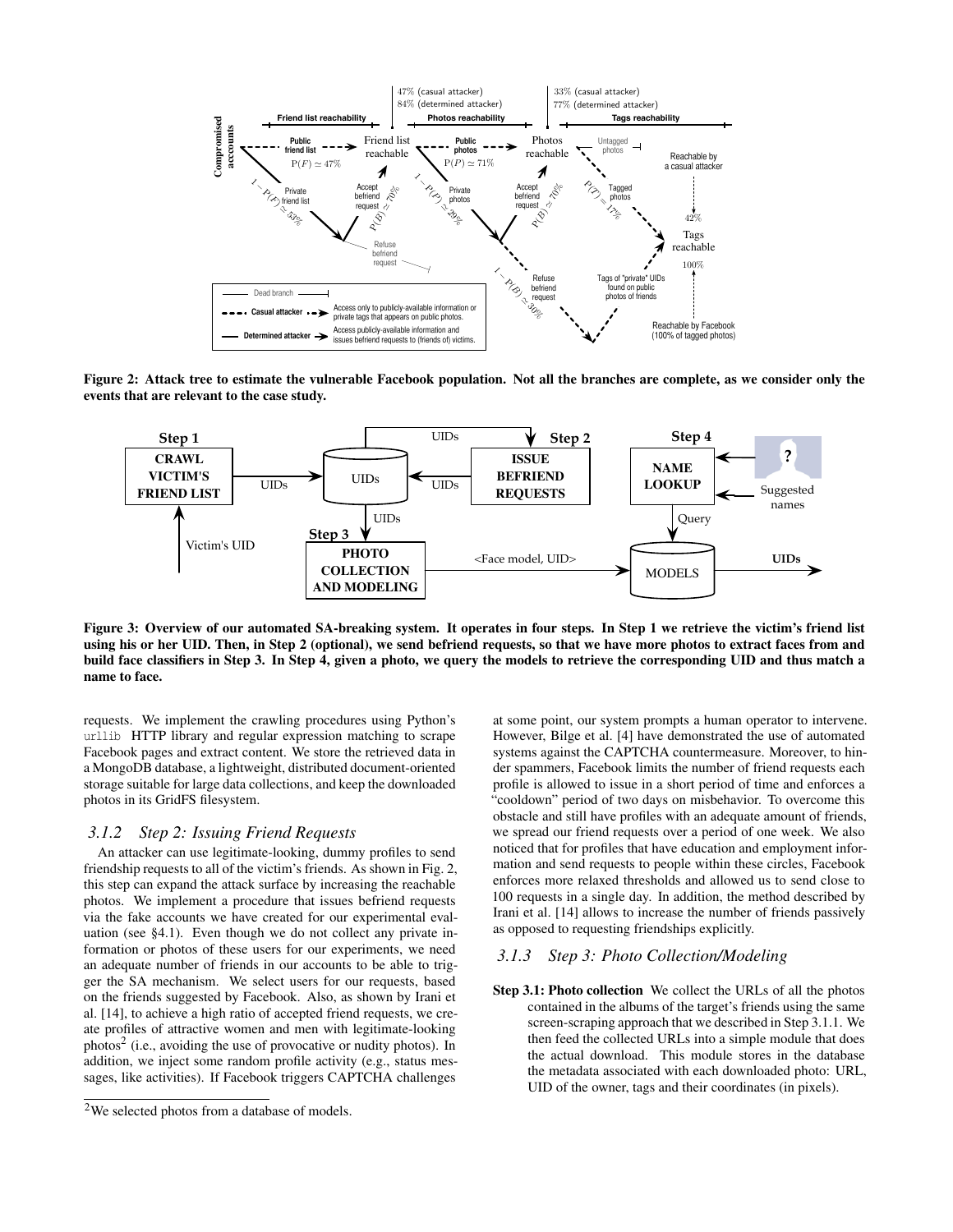Step 3.2: Face Extraction and Tag Matching We scan each downloaded photo to find faces. Specifically, we use a face detection classifier part of the OpenCV toolkit<sup>3</sup>. There are plenty of face detection techniques available in the literature, more precise than the one that we decided to use. However, our goal is to show that face-based SA offers only a weak protection, because even with simple, off-the-shelf tools, an adversary can implement an automated attack that bypasses it.

Subsequently, we label each face with the UID of the nearest tag found in the adjacent 5%-radius area, calculated with the euclidean distance between the face's center and the tag's center. Unlabeled faces and tags with no face are useless, thus we discard them. We save the selected faces as grayscale images, one per face, resized to 130*×*130 pixels.

**Step 3.3: Facial Modeling** We use the sklearn library<sup>4</sup> to construct a supervised classifier. We first preprocess each face via histogram equalization to ensure uniform contrast across all the samples. To make the classification job feasible with these many features (i.e., 130*×*130 matrices of integers), we project each matrix on the space defined by the 150 principal components (i.e., the "eigenfaces"). We tested K-nearestneighbors (kNN), tree, and support-vector (with a radial-basis kernel) classifiers using a K-fold cross-validation technique. We found that support-vector classifiers (SVC) yield the highest accuracy, but are very expensive computationally. Therefore, we use kNN classifiers, with  $k = 3$  as they provide a faster alternative to SVC with comparable accuracy.

#### *3.1.4 Step 4: Name Lookup*

When Facebook challenges our system with a SA test, we submit the photos from the SA test to the classifier, which attempts to identify the depicted person and select the correct name. We detect the faces in each of the 7 photos of an SA page and extract the 150 principal components from each face's 130*×*130 matrix. Then, we use the classifier to predict the class (i.e., the UID) corresponding to each unknown face, if any. If, as in the case of Facebook, a list of suggested names (i.e., UIDs) is available, we narrow its scope to these names. Then, we query the classifier and select the outcome as the correct UID for each unknown face, choosing the UID that exhibits more consensus (i.e., more classifiers output that UID) or the highest average prediction confidence.

#### 3.2 Face Recognition as a Service

Automatic face recognition is approaching the point of being ubiquitous: Web sites require it and users expect it. Therefore, we investigate whether we can employ advanced face recognition software offered as a cloud service. We select face.com which offers a face recognition platform for developers to build their applications on top of. Incidentally, face.com was recently acquired by Facebook<sup>5</sup>. The service exposes an API through which developers can supply a set of photos to use as training data and then query the service with a new unknown photo for the recognition of known individuals. The training data remains in the cloud. Developers can use up to two different namespaces (i.e., separate sets of training data) each one able to hold up to 1,000 users, where each user may be trained with a seemingly unbound number of photos. Usage of the API is limited to 5,000 requests an hour. Such a usage framework may be restrictive for building popular applications with thousands of users but it is more than fitting for the tasks of an adversary

<sup>4</sup>http://scikit-learn.org

|                      | TOTAL              | <b>PUBLIC</b>    | <b>PRIVATE</b>   |
|----------------------|--------------------|------------------|------------------|
| <b>UIDs</b>          | 236,752            | 167,359          | 69,393           |
| Not tagged<br>Tagged | 116,164<br>120,588 | 73,003<br>94,356 | 43,161<br>26,232 |
| Mean tags per UID:   |                    | 19.39            | 10.58            |
| $\text{Tags}^9$      | 2,107,032          | 1,829,485        | 277,547          |
| <b>Photos</b>        | 16, 141, 426       | 16, 141, 426     | (not collected)  |
| <b>Albums</b>        | 805,930            | 805,930          | (not collected)  |

Table 1: Summary of our collected dataset. The terms "public", and "private" are defined in §4.1.

seeking to defeat photo-based social authentication. Assuming the free registration to the service, one may create a training set for up to 1,000 of a victim's friends (the max limit for Facebook is 5,000 although the average user has 190 friends). After that, one can register more free accounts or simply delete the training set when no longer necessary and reclaim the namespace for a new one. We develop a proof-of-concept module for our system that leverages the face.com API as an alternative, service-based implementation of steps 3 and 4 from Fig. 3. We submit the photos to the service via the faces.detect API call to identify any existing faces and determine whether they are good candidates for training the classifier. The next step is to label the good photos with the respective UIDs of their owners (tags.save ). Finally we initiate the training on the provided data (faces.train ) and once the process is complete we can begin our face recognition queries—the equivalent of step 4 from Fig. 3. Once the training phase is finished, the service is able to respond within a couple of seconds with a positive or negative face recognition decision through the faces.recognize call. We take advantage of the ability to limit the face matching to a group of uids from the training set and we do so for the suggested names provided by Facebook for each SA page.

# 4. EXPERIMENTAL EVALUATION

Here we evaluate the nature of Facebook's SA mechanism and our efforts to build an automated SA solving system. We first assess the quality of our dataset of Facebook users (§4.1). We consider this a representative sample of the population of the online social network. We have not attempted to compromise or otherwise damage the users or their accounts. We collected our dataset as a casual attacker would do. Next we evaluate the accuracy and efficiency of our attack. In §4.2 we use simulation to play the role of a determined attacker, who has access to the majority of the victims' photos. In §4.3 we relax this assumption and test our attack as a casual attacker, who may lack some information (e.g., the victims may expose no photos to the public, there are no usable photos, no friend requests issued). More details on the capabilities of these two types of attacker are given in §2.5.

For part of our experiments we implemented custom face recognition software. This was done for two reasons. First, because we needed something very flexible to use, that allowed us to perform as many offline experiments as needed for the experiments of the determined attacker. Second, we wanted to show that even off-theshelf algorithms were enough to break the SA test, at least in ideal conditions. However, superior recognition algorithms exist, and we conducted exploratory experiments that showed that face.com, although less flexible than our custom solution, has much better accuracy. Therefore, we decided to use it in the most challenging conditions, that is to break SA tests under the hypothesis of the casual attacker.

<sup>3</sup>http://opencv.itseez.com/

<sup>5</sup>http://face.com/blog/facebook-acquires-face-com/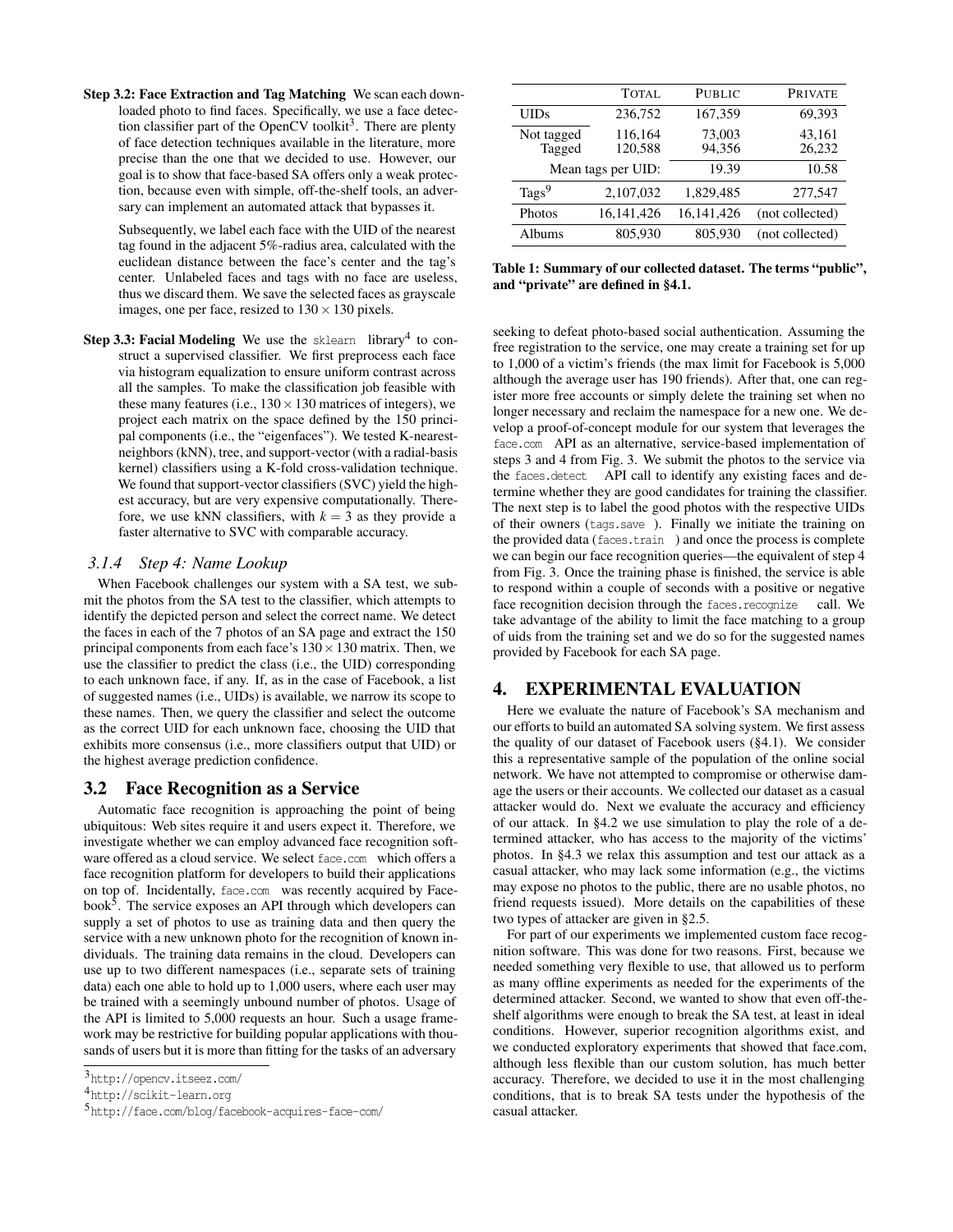

Figure 4: Percentage of successfully-passed tests as a function of the size of the training set. For each iteration, 30 randomlygenerated offline SA tests were used.

#### 4.1 Overall Dataset

Our dataset contains data about real Facebook users, including their UIDs, photos, tags, and friendship relationships, as summarized in Table 1. Through public crawling we collected data regarding 236,752 distinct Facebook users. 71% (167,359) of them have at least one publicly-accessible album. We refer to these users as public UIDs (or public users). The remaining 29% of UIDS (69,393) keep their albums private (i.e., private UIDs, or private users). We found that 38% of them (26,232 or 11% of the total users) are still reachable because their friends have tagged them in one of the photos in their own profile (to which we have access). We refer to these UIDs as semi-public UIDs (or semi-public users). Data about the remaining 62% of UIDs (43,161 or 18% of the total users) is not obtainable because these users keep their albums private, and their faces are not found in any of the public photos of their friends. The public UIDs lead us to 805,930 public albums, totaling 16,141,426 photos and 2,107,032 tags that point to 1,877,726 distinct UIDs. It is therefore evident that people exposing (or making otherwise available) their photos are not only revealing information about themselves but also about their friends. This presents a subtle threat against these friends who cannot control the leakage of their names and faces. Albeit this dataset only covers a very small portion of the immense Facebook user base, we consider it adequate enough to carry out thorough evaluation experiments. **Figure 4: Precentage of successfully-passed tests as a function<br>
Figure 4: Percentage of successfully-passed tests as a function<br>
Figure 4: Percentage of successfully-passed tests as a function<br>
Figure 4: Percentage of s** 

## 4.2 Breaking SA: Determined Attacker

The following experiment provides insight concerning the number of faces per user needed to train a classifier to successfully solve the SA tests. We create simulated SA tests using the following methodology. We train our system using a training set of  $K = 10, 20, \ldots, 120$  faces per UID. We extract the faces automatically, without manual intervention, using face detection as described in §3.1.3. We then generate 30 SA tests. Each test contains 3 target photos per 7 pages showing the face of the same victim. The photos are selected randomly from the pool of public photos we have for each person, from which we exclude the ones used for the training. For each page and *K* we record the output of the name-lookup step (step 4), that is the prediction of the classifier as described in §3.1.4, and the CPU-time required. Fig. 4 shows the



Figure 5: Time required to lookup photos from SA tests in the face recognition system.



Figure 6: Efficiency of automated SA breaker against actual Facebook tests.

number of pages solved correctly out of 7, and Fig. 5 shows the CPU-time required to solve the full test (7 pages).

For an SA test to be solved successfully, Facebook requires that 5 out of 7 challenges are solved correctly. Our results show that our attack is always successful (i.e., at least 5 pages solved over 7) on average, even when a scarce number of faces is available. Clearly, having an ample training dataset such as  $K > 100$  ensures a more robust outcome (i.e., 7 pages solved over 7). Thus, our attack is very accurate. As summarized in Fig. 5, our attack is also efficient because the time required for both "on the fly" training—on the *K* faces of the 6 suggested users—and testing remains within the 5-minute timeout imposed by Facebook to solve a SA test. An attacker may choose to implement the training phase offline using faces of all the victim's friends. This choice would be mandatory if Facebook—or any other Web site employing SA—decided to increase the number of suggested names, or remove them completely, such that "on the fly" training becomes too expensive.

#### 4.3 Breaking SA: Casual Attacker

In the following experiment we assume the role of a casual attacker, with significantly more limited access to tag data for the training of a face recognition system. At the same time we attempt to solve real Facebook SA tests using the following methodology.

 $9$ On 11 April 2012, our crawler had collected 2,107,032 of such tags, although the crawler's queue contains 7,714,548 distinct tags.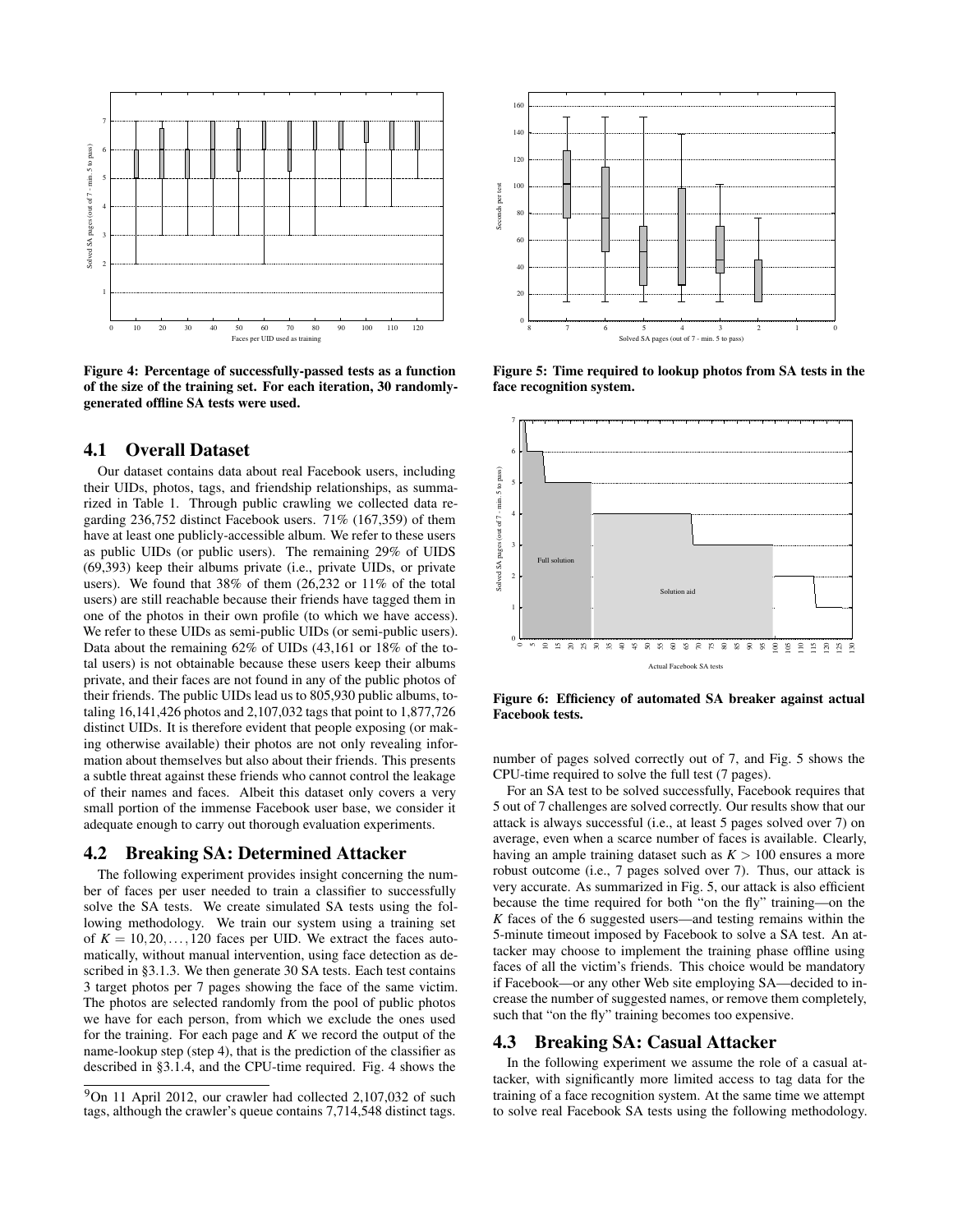We have created 11 dummy accounts that play the role of victims and populate them with actual Facebook users as friends and activity. Then, we employ a graphical Web browser scripted via Selenium<sup>6</sup> to log into these accounts in an automated fashion. To trigger the SA mechanism we employ  $Tor^7$  which allows us to take advantage of the geographic dispersion of its exit nodes, thus appearing to be logging in from remote location in a very short time. By periodically selecting a different exit node, as well as modifying our user-agent identifier, we can arbitrarily trigger the SA mechanism. Once we are presented with an SA test, we iterate its pages and download the presented photos and suggested names, essentially taking a snapshot of the test for our experiments. We are then able to take the same test offline as many times necessary. Note that this is done for evaluation purposes and that the same system in production would take the test once and online. Overall, we collected 127 distinct SA tests.

We tried breaking the real SA tests using our module for face. com described in §3.2. Fig. 6 presents the outcome of the tests. Overall we are able to solve 22% of the tests (28/127) with people recognized in 5–7 of the 7 test pages and significantly improve the power of an attacker for 56% of the tests (71/127) where people were recognized in 3–4 of the 7 test pages. At the same time, it took 44 seconds on average with a standard deviation of 4 seconds to process the photos for a complete test (21 photos). Note that the time allowed by Facebook is 300 seconds.

We further analyzed the photos from the pages of the SA tests that failed to produce any recognized individual. In about 25% of the photos face.com was unable to detect a human face. We manually inspected these photos and confirmed that either a human was shown without his face being clearly visible or no human was present at all. We argue that humans will also have a hard time recognizing these individuals unless they are very close to them so that they can identify them by their clothes, posture or the event. Moreover, in 50% of the photos face.com was able to detect a human face but marked it as unrecognizable. This indicates that it is either a poor quality photo (e.g., low light conditions, blurred) or the subject is wearing sunglasses or is turned away from the camera. Finally, in the last 25% of the photos a face was detected but did not match any of the faces in our training set.

Overall, the accuracy of our automated SA breaker significantly aids an attacker in possession of a victim's password. A total stranger, the threat assumed by Facebook, would have to guess the correct individual for at least 5 of the 7 pages with 6 options per page to choose from. Therefore, the probability  $\delta$  of successfully solving an SA test with no other information is *O*(10*−*<sup>4</sup> ), assuming photos of the same user do not appear in different pages during the test. At the same time, we have managed to solve SA tests without guessing, using our system, in more than 22% of the tests and reduce the need to guess to only 1–2 (of the 5) pages for 56% of the tests, thus having a probability of *O*(10*−*<sup>1</sup> ) to *O*(10*−*<sup>2</sup> ) to solve those SA tests correctly. Overall in 78% of the real social authentication tests presented by Facebook we managed to either defeat the tests or offer a significant advantage in solving them.

After these experiments, we deleted all the photos collected from the real SA tests, as they could potentially belong to private albums of our accounts' friends, not publicly accessible otherwise.

# 5. ETHICAL CONSIDERATIONS

In this paper we explore the feasibility of automated attacks against the SA mechanism deployed by Facebook. As our experiments involve actual users, the question of whether this is ethically justifiable arises. We believe that research that involves the systematic exploration of real attacks is crucial, as it can reveal weaknesses and vulnerabilities in deployed systems, and provide valuable insight that can lead better solutions. This opinion is also shared among other security researchers [5, 16].

Nonetheless, we designed our experiments such that we minimize the impact of our research and preserve the privacy of these users. First, we never retained verbatim copies of sensitive information, besides the photos that we clearly needed for running the experiments. Secondly, our attack can optionally issue friend requests with the purpose of expanding the number of accessible photos. However, we issued friendship requests exclusively to reach the 50-friends threshold, required by Facebook to trigger the SA mechanism. We never took advantage of accepted requests to collect photos or other private information otherwise unavailable; we solely collected public photos. In particular, in §4.2 we simulated a determined attacker, by assuming he has obtained access to all the photos (both public and private) needed to launch the attacker under ideal conditions. We simulated these conditions using publiclyavailable photos.

## 6. REMEDIATION AND LIMITATIONS

Facebook has already devised some mechanisms that aim at hindering casual attackers and the practices presented in this paper. We explain why these mechanisms are not very effective or have some drawbacks that make them impractical. We continue with some proposed modifications to SA to make it safer based on the insights we obtained through our experiments.

## 6.1 Compromise Prevention and Notification

Facebook has recently deployed some security features that can help further defend against stolen credentials being used for compromising accounts. However, these mechanisms are opt-in and disabled by default. Therefore, users may not have them enabled, and will remain susceptible to the threat that we study in this paper.

First, users can add certain devices to a list of recognized, trusted devices. Whenever a user logs in from an unrecognized device, a security token is sent to the owner's mobile phone. This token must be entered in the log-in form for the user to be successfully logged in. This security setting, called login approval, follows the traditional second-token authentication scheme and only works in combination with the recognized, trusted devices feature. This approach can completely deter our attack, because it implements a truly-strong, two-factor authentication: The adversary would need physical access to the user's mobile phone to obtain the security token and successfully login.

Second, a user who fails to complete an SA challenge is redirected to an alert page, upon the next successful login, which reports the attempted login, and shows the time and place information. Unfortunately, if the adversary manages to solve the SA test in a subsequent attempt, he will be redirected to the notification page and the account owner will never see the alert. In addition to the default notification, users may enable an optional login-notification feature: Whenever their account is accessed, an alert message is sent via text or email message. This notification feature does not prevent an adversary from logging in and, therefore, does not prevent our attack, which takes less than one minute. Furthermore, if the adversary has compromised the email account—which is not an unrealistic assumption, as users may reuse their credentials across

<sup>6</sup>http://seleniumhq.org

<sup>7</sup>http://www.torproject.org

<sup>8</sup>Calculated using the binomial probability formula used to find probabilities for a series of Bernoulli trials.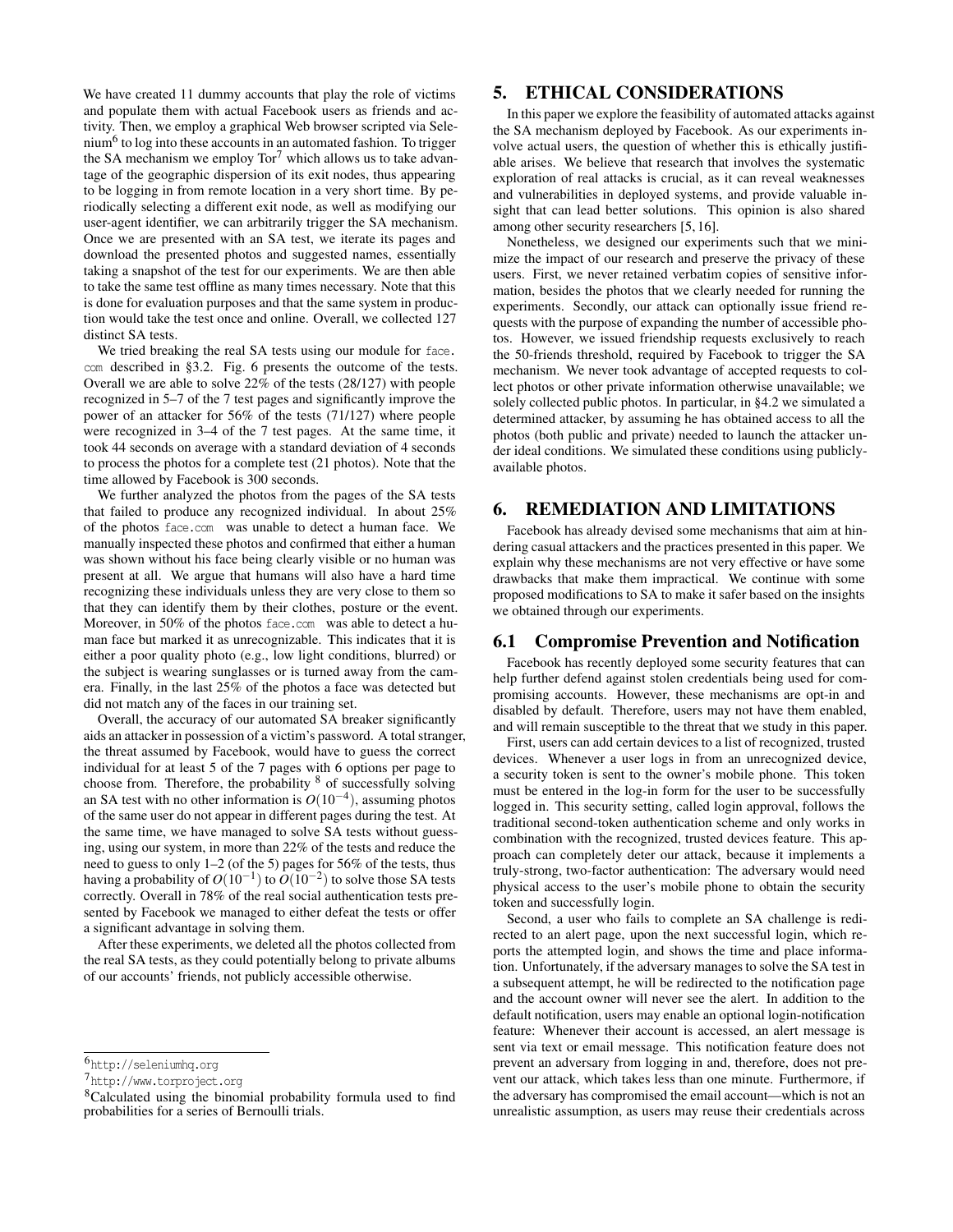services—he can delete the notification email. If that is not the case, the adversary will still have access until the owner changes the password and terminates any illegal active sessions.

Moreover, these mechanisms present three additional drawbacks. First, users must link their mobile phone number to their Facebook account, which many may not wish to do. Second, and more importantly, users typically access their account from many devices some of which may be public (e.g., computers in libraries or their workplace). In this case, adding all these devices to the list of trusted devices is both impractical and insecure, and users will not wish to receive alerts every time they log in from one of those machines. Finally, involving the cellular network may result in monetary charges, a factor which could seriously discourage users from opting in to the mechanism.

## 6.2 Slowing Down the Attacker

When the attacker is prompted with an SA challenge, he must solve a CAPTCHA before the actual SA test. Although this topic falls outside the scope of this paper, it is worth noticing that solving a CAPTCHA is trivial and only takes a human a few seconds. In addition, as previous work [4, 5, 7] has shown, breaking CAPTCHAs automatically is feasible and, in many cases, easy. Furthermore, it is well known that adversaries can perform laundry attacks [2, 13] and crowd-source the solution of CAPTCHAs. In conclusion, CAPTCHAs may create a technical obstacle to automated attacks, but they should not be considered a definitive countermeasure.

The presence of suggested names in SA tests is the major disadvantage of the current implementation as it greatly limits the search space for adversaries. By removing suggestions, there is a high probability of face-recognition software returning multiple users with similar confidence scores. Also, the time needed for face recognition might increase for certain systems although, as we have shown, cloud-based face recognition systems are unlikely to be seriously affected. On the downside, it will be harder for users to identify their friends and the system will be less usable as one would have to manually type the exact names of his friends. Automatic "type ahead" features may lessen the burden, although they are still vulnerable to exhaustive enumeration.

#### 6.3 SA revisited

Designing effective and usable CAPTCHAs [6] is as hard as designing effective and usable authentication schemes that exploit social knowledge [17]. The downside of CAPTCHAs is that they are either too easy for machines or too difficult for humans. This paper and previous work show that the main weakness of social-based authentication schemes is that the knowledge needed to solve them is too public: Ironically, the purpose of social networks and the nature of human beings is to share knowledge. However, we believe that SA tests could be more secure yet still solvable by humans.

Facebook can build SA tests from photos showing human faces that fail or achieve very low confidence scores in Facebook's own face recognition system. Photos may contain faces of people wearing glasses, with masks on or slightly turned away from the camera. Humans are able to recognize their friends in the general image of a person, the environment, or the event. On the other hand, facerecognition algorithms have a hard time matching these human and social characteristics across different photos. In terms of feasibility, Facebook can piggy-back on users uploading photos as part of their daily routine and prompt them to tag a person for which no face has been detected, thus creating the necessary labeled dataset for generating SA tests. Even if an adversary is able to capture that photo and the tag provided by the user, chances are his face recognition algorithm will fail to find a resemblance with other photos of the same person. Also, if the adversary carries out an informed training process this might introduce unwanted noise which will reduce the overall accuracy of the classifier.

## 7. RELATED WORK

Previous work showed that information available in users' profiles in social networks can be used to break authentication mechanisms, or deduce information that threatens their privacy. A study performed by Rabkin [21] attempted to assess the security properties of personal knowledge questions that are used for fallback authentication. In §2.5 we discuss a similar study, although focused on Facebook SA. Rabkin argues that since such mechanisms owe their strength to the hardness of an information-retrieval problem, in the era of online social networks and the vast availability of personal information, their security is diminishing. In this study 12% of the sampled security questions from online banking sites is automatically attackable (i.e., the answers are on a user's profile).

Polakis et al. [20] demonstrate and evaluate how names extracted from OSNs can be used to harvest e-mail addresses as a first step for personalized phishing campaigns. Using information from Facebook, Twitter and Google Buzz, over 40% of the users' e-mail addresses could be directly mapped to their social profiles. A similar study was conducted by Balduzzi et al. [3]. They focus on the ability to use search utilities in social networking sites as an oracle; an attacker can search for an e-mail address, and if a user profile has been registered with that address, the profile is returned. Thus, the attacker can map e-mail addresses to social profiles.

The work most related to this paper is a recent study by Kim et al. [17], already discussed in §2.4. They formally quantify the advantage an attacker has against SA tests when he is already inside the victim's social circle. The researchers thus demonstrate that SA is ineffective against one's close friends and family or highly connected social sub-networks such as universities. However, in this paper we extend the threat model to incorporate any attacker located outside the victim's social circle. Furthermore, we implement a proof-of-concept infrastructure, and use publicly available information to quantify the effectiveness of such attacks. Thus, we are able to show the true extent to which SA is susceptible to automated attacks. Previous work [4,5,19,24] has proved the feasibility of positioning one's self among a target's social circle using a mix of active and passive [14] techniques ranging from social engineering (e.g., attractive fake profiles) to forgetful users accepting friendship requests from fake profiles of people they are already linked. As such, the proposed countermeasures by Kim et al. [17] for a more secure social authentication mechanism remain equally vulnerable to our attack. Finally, we also present a theoretical estimation of the attack surface based on empirical data from our experiments as well as those reported by previous studies.

Boshmaf et al. [5] explore the feasibility of socialbots infiltrating social networks, and operate a Socialbot Network in Facebook for 8 weeks. A core aspect of their operation is the creation of new accounts that follow a stealthy behavior and try to imitate human users. These actions are complimentary to our attack, as a determined attacker can use them to infiltrate the social circles of his victims and expand the attack surface by gaining access to private photos. This will result in much higher percentages of solved SA tests. Gao et al. [12] found that 97% of malicious accounts were compromised accounts of legitimate users. This reflects the importance of social authentication as a mechanism for preventing attackers from taking over user accounts using stolen credentials. Accordingly, in this paper we explore the feasibility of an automated attack that breaks SA tests though the use of face recognition techniques. Our results validate the effectiveness of our attack even when the attacker uses only publicly available information.